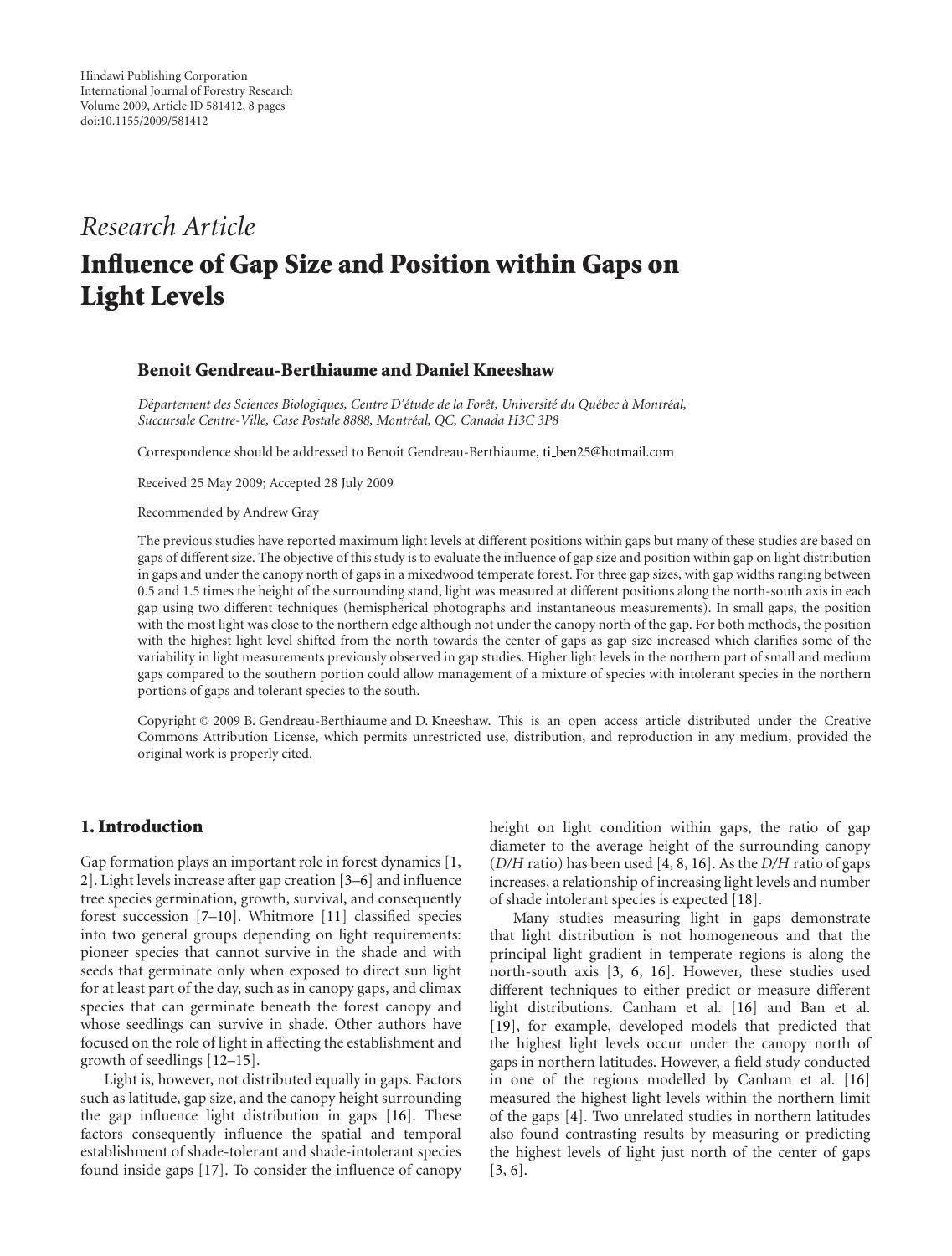The objective of this study is to examine the influence of gap size on the distribution of light along the north-south axis in the gap and to the north of the gap under the forest canopy as this will affect species recruitment. We ask the following questions: At what position will the highest levels of light be found in gaps and will this position vary with gap size? At what position in gaps do light levels differ from under closed canopy? Answers to these questions will permit us to use knowledge on plant species responses to light levels to determine optimal gap sizes to be used in forest management to favour a given species.

### **2. Methods**

*2.1. Study Area.* The study site was located in the Duschesnay forest in central Quebec (46◦56 N, 071◦40 W) an experimental research forest of the Quebec Ministry of Natural Resources and Wildlife. The mean annual temperature is 3*.*6◦C and the mean annual precipitation falling as rain and snow is 990 mm and 350 mm, respectively. The growing season varies between 150 and 170 days and occurs from May to mid September. Soils in this forest are mostly comprised of tills greater than 1 m in depth. The average height of the canopy was 18.75 m (ranging from 15.4 m to 23.8 m). Nine prism measurements were taken to determine the mean total basal area (22.4 m<sup>2</sup>/ha ranging from  $14 \text{ m}^2$ /ha to  $36 \text{ m}^2$ /ha). The mixed composition forest is dominated by yellow birch (*Betula alleghaniensis*) (42% of total BA) with some sugar maple (*Acer saccharum*) (16% of total BA). The conifers present in this forest were balsam fir (*Abies balsamea*) (20% of total BA) and some white spruce (*Picea glauca*) (9% of total BA). Other species present were American beech (*Fagus grandifolia*) (8% of total BA) and red maple (*Acer rubrum*) (5% of total BA).

*2.2. Gap Selection.* Gaps selected for this study consisted of manually felled gaps that were two to four years old at the moment of sampling for this study. Special care was made during logging to maintain the surrounding canopy. Gap boundaries were defined using the vertical projection of the canopy (vertically projected gap described in Ban et al. [19]). We evaluated the light gradient from the south to the north of gaps. Since the shape of gaps and the slope also influence the light gradient, we considered gaps located on level ground and gaps that were as symmetrical as possible from east to west to reduce unintended variation in light along the north-south gradient. Competing species such as mountain maple (*Acer spicatum*) and raspberry (*Rubus idaeus*) also occurred within gaps although, given the young age of the gaps, they were lower than the height (1.5 m) at which the light measurements were made. The canopy surrounding selected gaps was representative of the density of the forest and was without other openings for a distance equivalent to at least one tree height.

To classify gap size, the ratio of gap diameter to the canopy height (*D/H* ratio) was used. This ratio was calculated by measuring the distance between the south and the north of the vertically projected gap as well as by measuring

the average height of dominant trees south of the gaps since these trees had the greatest influence on the amount of light entering the gap. The height of the base of the canopy north of gaps was also measured to evaluate its influence on light levels in the understory north of gaps. An estimation of gap area was calculated based on the formula for the area of a circle. Three categories of gaps were selected for this study: small, medium, and large (Figure 1). *Small gaps* were those in which the diameter of the openings was less than half of the average tree height  $(D/H \text{ ratio} \leq 0.5$ , average size of 51 m<sup>2</sup>), *medium gaps* had a *D*/*H* ratio of 1  $\pm$  0.25, and an average size of 216 m<sup>2</sup> while *large gaps* had a *D*/*H* ratio equal to or larger than 1.5 and an average size of 994 m<sup>2</sup>. Gaps with a ratio between 0.5–0.75 and 1.25–1.50 were eliminated so that differences between each category were easier to observe. Fifteen gaps were evaluated in total, five of each gap size class.

*2.3. Position of Light Measurements in Gaps and under the Forest Canopy.* Light measurements were taken at equal distances from one another along the north-south axis of each gap. For all gap sizes, position 0 was the position at the southern edge of the vertically extended gap and position 1 was at its northern edge. For small gaps  $(D/H \text{ ratio} \leq 0.5)$ five measurements were taken in each gap and one north of the gap under the adjacent forest canopy (Figure  $1(a)$ ). For medium gaps ( $D/H$  ratio 1  $\pm$  0.25) seven measurements were taken in the gap and two measurements were taken under the canopy north of the gap (Figure  $1(b)$ ). Finally for large gaps ( $D/H$  ratio  $\geq 1.5$ ) nine measurements were taken in the gap and three measurements were taken north of the gap (Figure  $1(c)$ ). The mean of 10 hemispherical photographs taken under the canopy with no gaps nearby was used to compare the light levels under closed canopy with light levels measured in gaps.

*2.4. Light Measurement Methods.* Two of the commonly used methods to estimate or measure light levels (hemispherical photographs and instantaneous measurements) were used at different positions in the gaps. Because hemispherical photographs provide only an estimate of potential light, a direct measurement of light (instantaneous measurements) was also used to see if similar results would be found which would thus increase the robustness of the results. The first method used was based on hemispherical canopy photographs (HPs) taken with a digital Nikon Coolpix 4500 and a fisheye lens (FC-E8 0.21x). The digital photographs were taken in June and July (thus after leaf out), under overcast conditions with uniform light to enhance the contrast between sky and canopy. The camera was levelled and oriented towards magnetic north. Images analyses were made using the Gap Light Analyser (GLA) software version 2.0. When necessary, image tools in the GLA software (contrast, brightness, gamma correct, and color plane) were used to enhance the contrast between the canopy and the sky before thresholding was applied. The resulting working images were verified thoroughly against original photographs to ensure the correct representation of the canopy. Percent of total light transmitted (Diffuse + Direct), which is the percentage of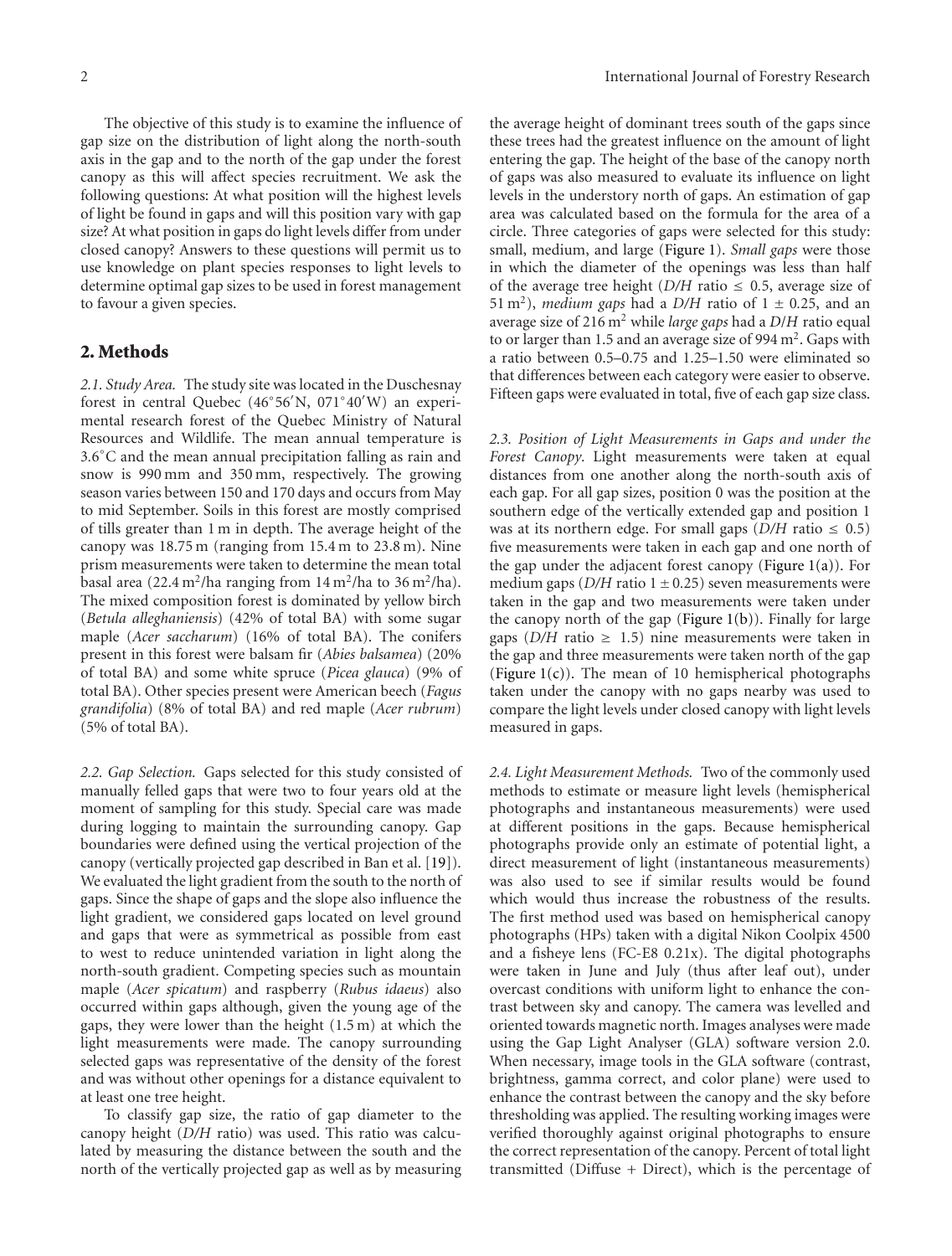

Figure 1: Measurement positions in gaps and under the canopy (north of gaps) for (a) small (*D/H* ratio ≤ 0.5), (b) medium (*D/H* ratio 1 ± 0*.*25), and (c) large (*D/H* ratio ≥ 1.5) sized gaps. The average diameter of the five gaps evaluated for each category is presented to give a reference to the distance between measurement positions.

light transmitted in a completely open field and averaged for the sampling period (June and July), was determined for each photograph. The relative contribution of diffuse and direct light transmitted was assumed to be equal (50% diffuse : 50% direct) as this has been found to be a reasonable estimate  $[16]$ .

The second method used was the instantaneous measurement (IM) of the photosynthetic photon flux density (PPFD) using an LI-191 line quantum sensor (LI-COR) in gaps and a point sensor in the open. In a previous study, Messier and Puttonen [20] developed a method to estimate the %PPFD under the canopy on completely overcast days. This method is successful under a homogeneous canopy but does not take into account the structure and spatial orientation of the canopy as well as ignoring differences in direct light [21]. In this study, measurements with the quantum sensors were made during the two hours before and after solar noon on cloudless days in the week before and after the summer solstice. This method should provide an estimation of the maximum light levels that can be found during the growing season. Every five seconds, a data logger sampled the measurements of a point sensor placed in the open and from this data; one minute averages were produced. At each gap position, two measurements were taken 15 seconds apart with the line quantum sensor oriented eastwest and again with the line quantum sensor oriented northsouth. The light value for a given position was the average of these 4 measurements. The time of each measurement was noted to compare the values of PPFD in the gaps with the values of PPFD measured in the open. From this data, the percentage of light in an open area for each position was calculated.

*2.5. Data Analysis.* To test whether light levels in gaps (and north of gaps) differed significantly from light levels under closed canopy, light levels measured at every location inside and north of gaps of each class size (*D/H* ratio) were compared to light under the closed canopy using Dunnett's test. This analysis was only conducted for hemispherical photographs because measurements under closed forest canopy, used as controls in this test, were only available for this method.

Another of the questions of our study was to determine whether light levels were significantly different between positions inside and north of gaps under the canopy. Analyses of variance (ANOVA) were used to test for significant effects of location inside of the gaps on mean light levels within each size (*D/H* ratio) class. The ANOVA model included individual gaps treated as a random blocking factor and the position effect (fixed factor). In cases where the effect of position was significant ( $P \leq .05$ ), a Tukey-Kramer post-hoc test was used to determine which positions had significantly different light levels.

The influence of the height of canopy base on light levels measured at the first position north of gaps under the canopy was also studied. This analysis was conducted on the first position north of gaps because it was the one that would be most influenced by the height of the canopy base north of the gaps. For each method, analysis of covariance was used with a model that included height of the canopy base, gap size, and the interaction between them. In cases where gap size and the interaction (i.e., covariables) were not significant  $(P < .05)$ the model was simplified to a linear regression.

Finally, for each gap size and each method, second and third degree polynomial models were fitted to the data using regression. Third degree polynomial models were a better fit to the data in all cases except for medium gaps where second degree polynomials were adopted. These regressions were used to determine the positions at which light levels were maximum (for each gap size and method) by estimating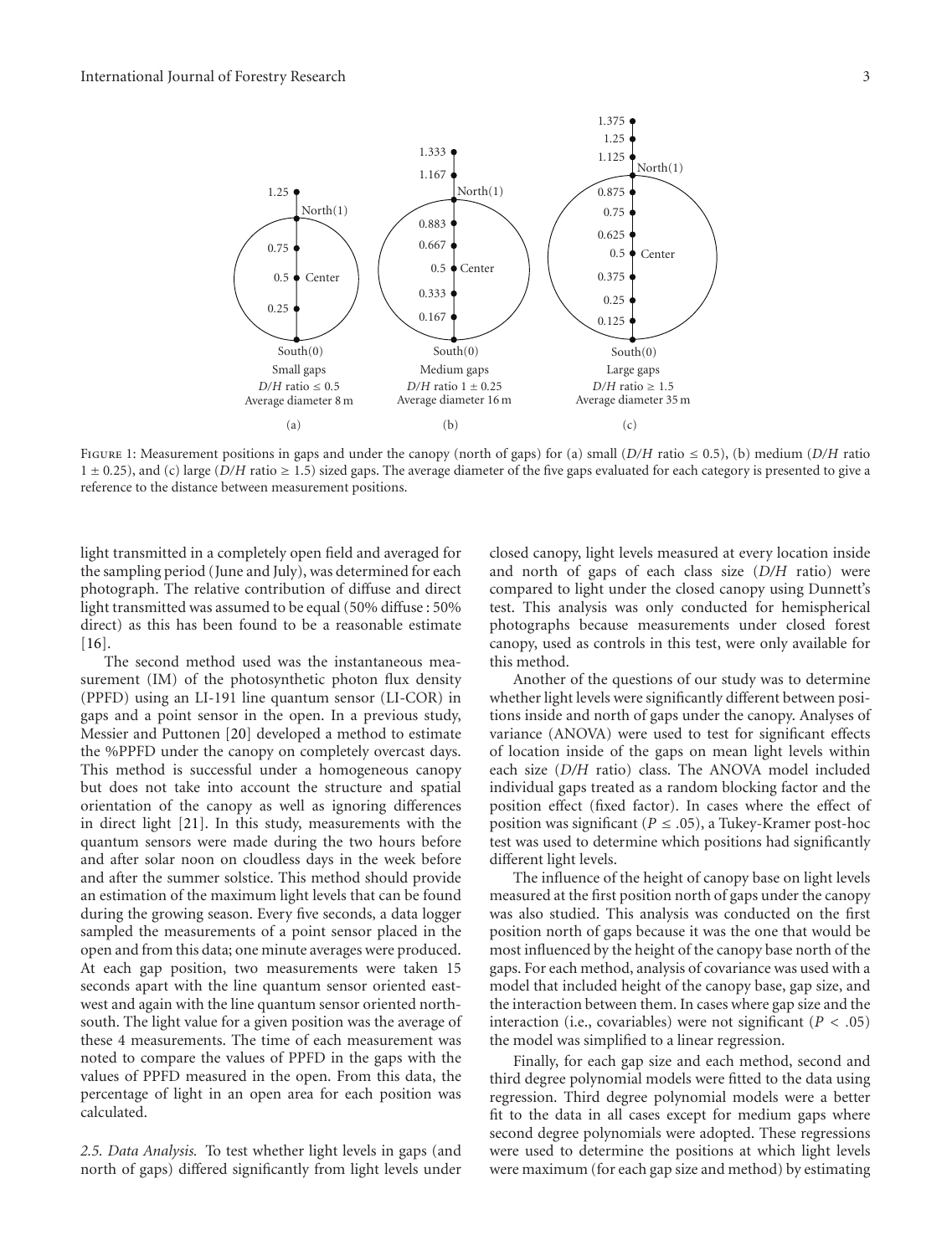the position for which the model's first derivative was equal to zero. Afterward, gap size (small, medium, or large) and its interaction with the position factor were added to the model in order to test whether the distribution and hence the maximum position varied significantly between gap sizes. In the event of significant interaction, the maximum positions calculated for each gap size were compared using Tukey's HSD post-hoc test.

## **3. Results**

# *3.1. Light Inside and North of Gaps versus Light under Closed Canopy*

*3.1.1. Hemispherical Photographs.* In *small gaps* (*D*/*H* ratio ≤ 0*.*5), light levels at the southern edge and at position 0.25 were not significantly ( $P > .05$ ) different from levels measured under the closed forest canopy  $(16 \pm 1.8\% \text{ of}$ total light) while at the other positions, light levels were significantly higher ( $P \le .05$ ) (Figure 2(a)). In *medium gaps* (ratio of  $1 \pm 0.25$ ), light levels were not significantly different (*P>.*05) from those measured under the closed forest canopy at three positions: the two points at the southern edge (positions 0 and 0.167) and beyond the northern edge of the gap (position 1.333) (Figure 2(b)). Finally, in the *large gaps* ( $D/H$  ratio  $\geq 1.5$ ), light levels were significantly higher  $(P \leq .05)$  than those under the forest canopy at every position except the southern edge, and two positions beyond the northern edge of the gap (positions 1.25 and 1.375) (Figure  $2(c)$ ). For all gap sizes, at the first position north of the gap under the forest canopy light levels measured were significantly higher than those under the closed forest canopy (Figures 2(a), 2(b), and  $2(c)$ ).

# *3.2. Comparing Light Levels at Different Positions within and North of Gaps*

*3.2.1. Hemispherical Photographs (HPs).* The effect of position was highly significant for each gap size (small  $P =$ .0001; medium  $P = .0016$ ; large  $P < .0001$ ), indicating a nonuniform distribution of light inside and north of gaps. In *small gaps*, light levels at the northern edge and three quarters of the way through the gap towards the north (position 0.75) were significantly higher ( $P \le .05$ ) than those close to the southern edge (positions 0 and 0.25) (Table 1(a) and Figure 2(a)). Light levels under the canopy north of small gaps (position 1.25) were also significantly higher than at position 0.25. In *medium gaps*, there were significantly higher light levels ( $P \leq .05$ ) north of the center at positions 0.667 and 0.833 than those near the southern edge (positions 0 and 0.167) (Table 1(b) and Figure 2(b)). Light levels measured at the northern edge of medium gaps were also significantly higher than those at the southern edge (Table 1(b) and Figure 2(b)). Finally, in *large gaps*, light levels on each side of center (0.375 and 0.675) and at the center of the gaps were significantly higher than those at the southern edge and at position  $0.125$  (Table 1(c) and Figure 2(c)). Light levels at positions 0.75, 0.875, and at the northern edge were also



Figure 2: Mean percentage of total light relative to open conditions at different positions along the north-south axis of (a) small gaps ( $D/H$  ratio  $\leq$  0.5, (b) medium gaps ( $D/H$  ratio 1  $\pm$  0.25), and (c) large gaps ( $D/H$  ratio  $\geq$  1.5). For hemispherical photographs (circles), positions with an asterisk (∗) have significantly higher light levels than under closed forest canopy (Dunnett's test). Values in brackets represent standard error.

significantly higher than those at the southern edge of gaps (Table  $1(c)$  and Figure  $2(c)$ ).

*3.2.2. Instantaneous Method (IM).* The effect of position was also significant for each gap size (small  $P = .0004$ ; medium *P<.*0001; large *P<.*0001) measured with the instantaneous light measurement methods. In *small gaps*, light levels were significantly higher at the northern edge and three quarters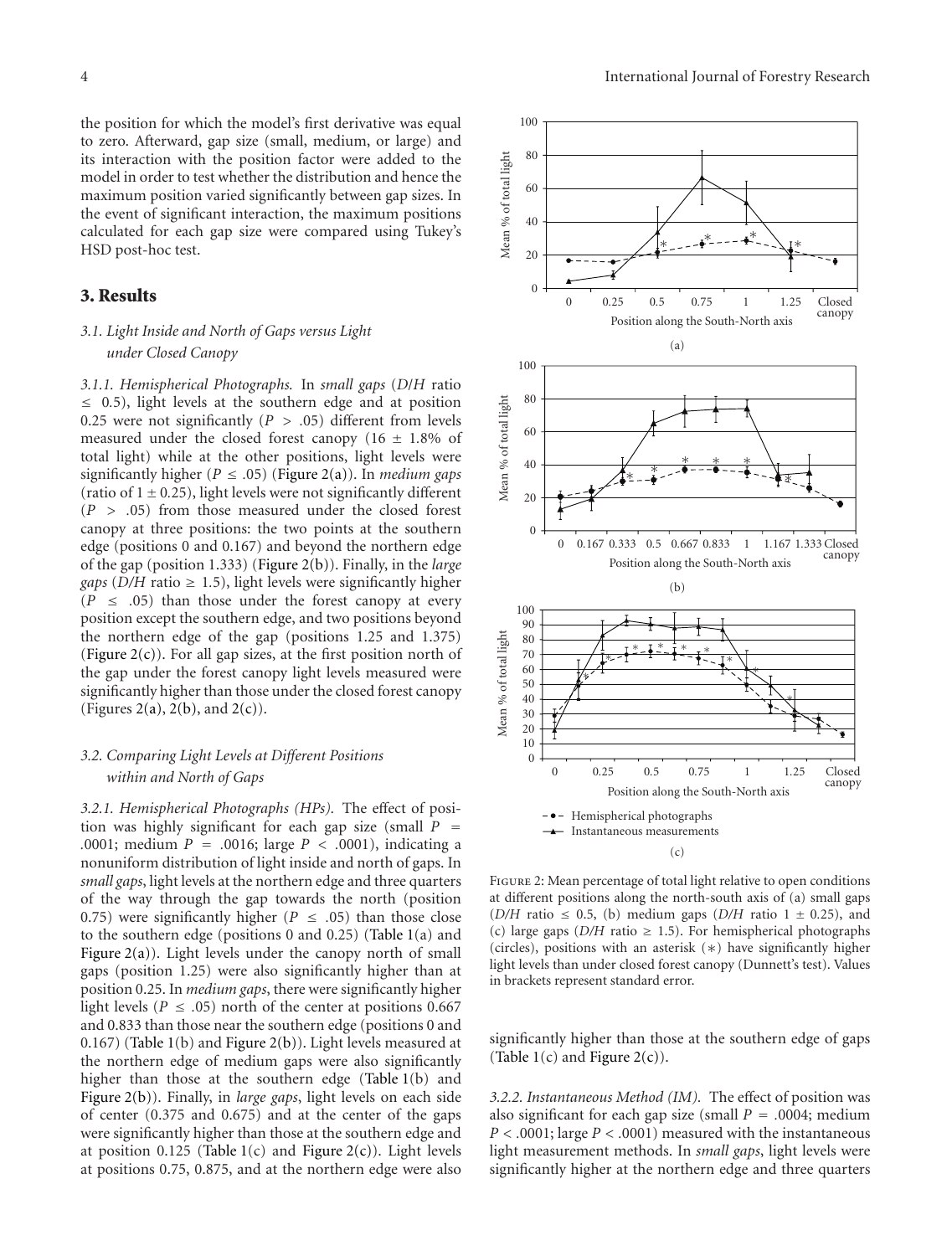Table 1: Results of the Tukey-Kramer post-hoc test for both methods (hemispherical photographs and instantaneous measurements) and gaps of different ratio: (a) small gaps with *D/H* ratio  $\leq$  0.5, (b) medium gaps with *D/H* ratio = 1  $\pm$  0.25, and (c) large gaps with *D/H* ratio ≥ 1*.*5. *Note.* Positions with different letters indicate significant differences at *P<.*05.

|                            |                  |                  |       |            | (a) Small Gaps |            |       |       |            |       |            |       |
|----------------------------|------------------|------------------|-------|------------|----------------|------------|-------|-------|------------|-------|------------|-------|
| Methods\positions          | $\boldsymbol{0}$ |                  |       | 0.25       |                | 0.5        |       | 0.75  |            |       |            | 1.25  |
| Hemispherical photographs  |                  | CD               |       | D          |                | <b>BCD</b> |       | AB    |            | A     |            | ABC   |
| Instantaneous measurements |                  | С                |       | С          |                | ABC        |       | A     |            | AB    |            | ВC    |
| (b) Medium Gaps            |                  |                  |       |            |                |            |       |       |            |       |            |       |
| Methods\positions          |                  | $\boldsymbol{0}$ | 0.167 | 0.333      |                | 0.5        | 0.667 | 0.833 |            |       | 1.167      | 1.333 |
| Hemispherical photographs  |                  | C                | BC    | ABC        |                | ABC        | A     | A     | AB         |       | <b>ABC</b> | ABC   |
| Instantaneous measurements |                  | D                | D     | <b>BCD</b> |                | ABC        | AB    | A     | A          |       | CD         | CD    |
| (c) Large Gaps             |                  |                  |       |            |                |            |       |       |            |       |            |       |
| Methods\positions          | $\overline{0}$   | 0.125            | 0.25  | 0.375      | 0.5            | 0.625      | 0.75  | 0.875 |            | 1.125 | 1.25       | 1.375 |
| Hemispherical photographs  | E                | <b>CDE</b>       | ABC   | AB         | А              | A          | ABC   | ABC   | <b>BCD</b> | DE.   | E          | DE    |
| Instantaneous measurements | B                | AB               | A     | A          | A              | A          | A     | A     | AB         | AB    | B          | B     |

of the way through the gap to the north (position 0.75) than those in the southern portion of the gap (positions 0 and 0.25) (Table 1(a) and Figure 2(a)). In *medium gaps*, light levels were significantly higher at positions 0.667, 0.833, and the northern edge (position 1.0) than those at the southern edge and position 0.167 (Table 1(b) and Figure 2(b)). Finally, in *large gaps*, light levels were significantly greater at each of the 6 positions around the center (0.25, 0.375, center, 0.625, 0.75, and 0.875) than those at the southern edge of gaps (Table  $1(c)$  and Figure  $2(c)$ ). In gaps of all sizes, the results of the instantaneous method were highly variable which is consistent with Gendron et al. [22] findings that instantaneous light transmission on sunny days around noon is the most variable method of light measurement.

*3.3. Influence of the Height of the Base of the Canopy.* The height of the canopy base ranged from 3.3 m to 12.6 m. When tested in an analysis of covariance, the covariables gap size and its interaction with height of the canopy base were not significant for either method  $(P > .05)$  and thus they were dropped from the models. This indicated that the relationship between light north of gaps under the canopy and height of canopy base north of gaps never differed significantly between the different gap sizes. When tested with a linear regression, light levels measured north of gaps under the canopy increased with an increasing height of the canopy base for both methods (HP  $P = .0019$ ,  $y = 2.19x +$ 13.24, and  $R^2 = 0.56$ ; IM  $P = .0003$ ,  $y = 4.80x - 4.92$ , and  $R^2 = 0.67$ .

*3.4. Light Distribution within Gaps.* For both methods, the general patterns of light distribution were the same although the exact position of maximum light differed (Figure 3 and Table 2). The position with maximum light was close to the northern edge in small gaps (position 0.96 for HP and position 0.89 for IM), between the center and the northern edge in medium gaps (position 0.77 for HP and position 0.76 for IM) and at the center of the gap in large gaps

(position 0.50 for HP and position 0.53 for IM) (Table 2 and Figure  $3(a)$ ). When added to the models, the interaction between gap size and position was highly significant for both methods (HP  $P = .0005$  and IM  $P = .0036$ ), confirming this shift in position of maximum light with gap size. Tukey's HSD post-hoc test determined that light distribution did not, however, differ between small and medium-sized gaps (HP *P* = *.*9979; IM *P* = *.*6732) but only between small and large gaps (HP *P* = *.*0155; IM *P* = *.*0344) and between medium and large gaps (HP *P* = *.*0008; IM *P* = *.*0007).

#### **4. Discussion**

*4.1. Light under the Closed Canopy.* The presence of gaps modified the light levels that were found under different places in the closed canopy and furthermore as gap size increases differences were accentuated. Ecologically in large and medium gaps the differences in light levels compared to the understory could allow for the recruitment of intolerant or mid-tolerant species while in small gaps although statistically different the absolute change in the light environment might not be sufficient to lead to differences in species recruitment. For all gap sizes, light under the forest canopy at the first position north of gaps was significantly higher than that under closed canopy forest distant from gaps (Figures  $2(a)$ ,  $2(b)$ , and  $2(c)$ ).

*4.2. Light Levels at Different Position and Maximum Light Levels.* The two methods used gave similar patterns of light distribution (Figures 2(a), 2(b), and 2(c)). However, the instantaneous measurements provided more variable results compared to the hemispherical photographs which is consistent with a previous study comparing different light measurement methods [22]. Instantaneous measurements also measured lower light levels compared to the hemispherical photographs in low light environments (particularly in the southern part of gaps) and higher light levels in high light environments. The lower light levels measured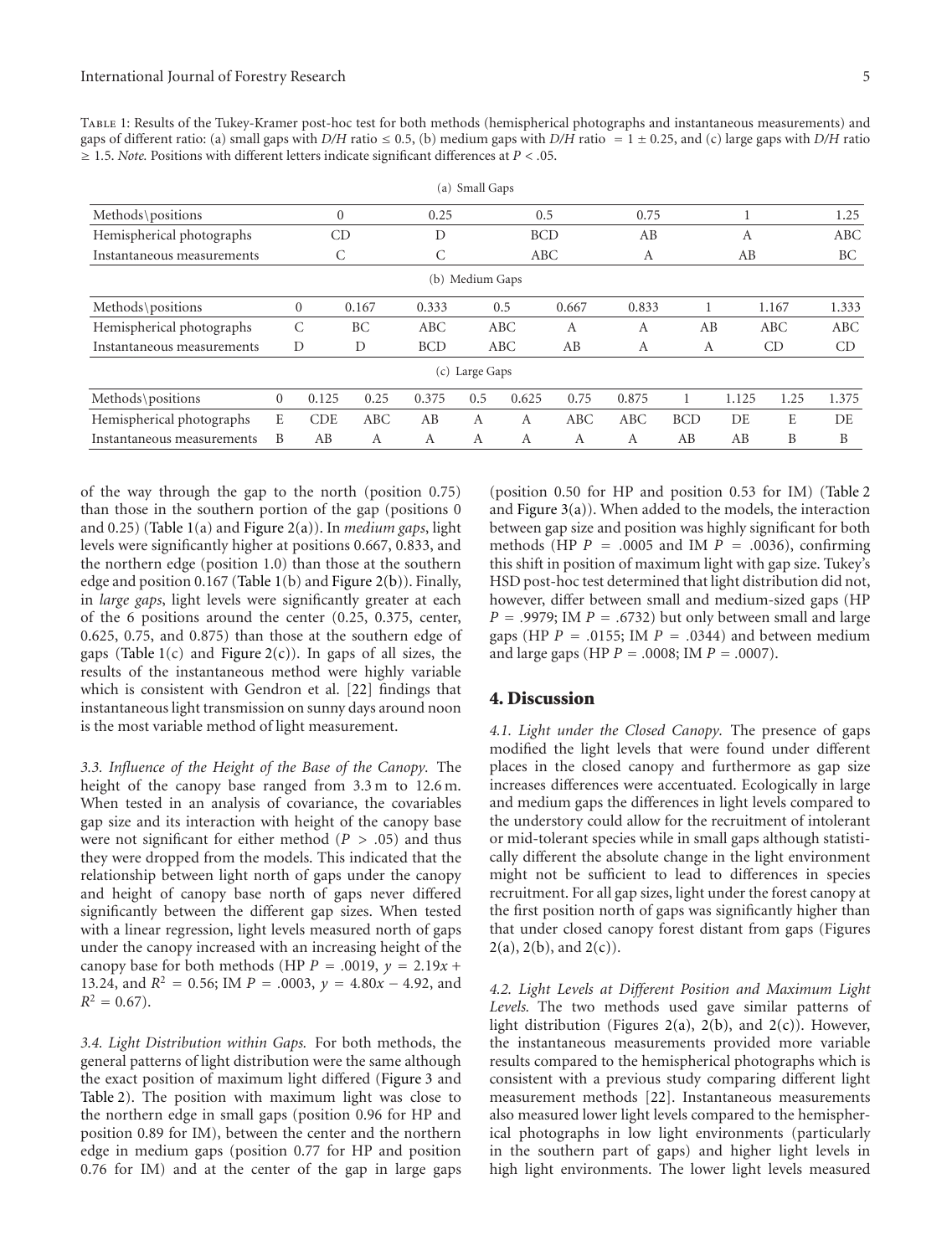

FIGURE 3: For each method ((a) hemispherical photographs and (b) instantaneous methods) polynomial models as described in Table 2 were fit to the data for percent of total light for each position.

Table 2: Results of the polynomial models for both methods (hemispherical photographs and instantaneous measurements) and for each gap size (small, medium, and large). For each model, the estimation of coefficients and their relative probability,  $R^2$ , and the position of maximum light are presented.

| Method                    | Gap size | Intercept   | Position    | Position <sup>2</sup> | Position <sup>3</sup> | $R^2$ | Maximum |
|---------------------------|----------|-------------|-------------|-----------------------|-----------------------|-------|---------|
| Hemispherical photographs | Small    | 16.57       | $-17.47$    | 77.07                 | $-47.37$              | 0.63  | 0.96    |
|                           |          | P < .0001   | $P = .1926$ | $P = .0064$           | $P=.0018$             |       |         |
|                           | Medium   | 18.95       | 43.65       | $-28.23$              |                       | 0.45  | 0.77    |
|                           |          | P < .0001   | P < .0001   | P < .0001             |                       |       |         |
|                           | Large    | 28.26       | 202.61      | $-266.84$             | 85.13                 | 0.72  | 0.50    |
|                           |          | P < .0001   | P < .0001   | P < .0001             | $P = .0007$           |       |         |
| Instantaneous method      | Small    | 3.19        | $-33.75$    | 303.59                | $-214.26$             | 0.48  | 0.89    |
|                           |          | $P = .77$   | $P = .69$   | $P = .0804$           | $P = .0216$           |       |         |
|                           | Medium   | 2.63        | 175.79      | $-115.60$             |                       | 0.57  | 0.76    |
|                           |          | $P = .7050$ | P < .0001   | P < .0001             |                       |       |         |
|                           | Large    | 20.32       | 316.52      | $-388.88$             | 115.79                | 0.67  | 0.53    |
|                           |          | $P = .0087$ | P < .0001   | P < .0001             | $P = .0075$           |       |         |

by hemispherical photographs in high light environments may be due to the fact that the evaluation of light using hemispherical photographs does not take into consideration beam enrichment by reflected light as well as that transmitted by foliage [22]. The lower light levels that we observed with the instantaneous measurements for the southern part of gap may be due to the time of day (2 hours before and after solar noon) at which measurements were taken; since the sun would be shaded by trees at the southern end of gaps. Analysis of hemispherical photographs, on the other hand, calculates the whole spectrum of the sun's path including low angle light reaching the southern end of gaps when the sun is at its most northern positions at the beginning and the end of the day. The estimated light levels provided by hemispherical photographs are probably more important for vegetation within gaps because they represent the light conditions of the growing season at the different positions within gaps, while

instantaneous methods provide an estimation of maximum light on a given day which might not be representative of overall light conditions.

The higher levels of light measured in the northern portion compared to the southern end of small and medium gaps (Figures 2(a), 2(b) and Tables  $1(a)$ ,  $1(b)$ ) are due to the northern latitude of this study site where the sun angle is lower than in equatorial regions [16]. As suggested above, these differences in light levels even if significant might not be sufficient in small gaps to allow for the establishment of species of different shade tolerance. In medium and large gaps however, light levels are almost twice as high in the northern part of gaps compared to the southern part and could be sufficient to allow for the establishment of intolerant or mid-tolerant species (like *Betula allenghiensis)*. The previous studies have observed such species partitioning within gaps in the eastern boreal forest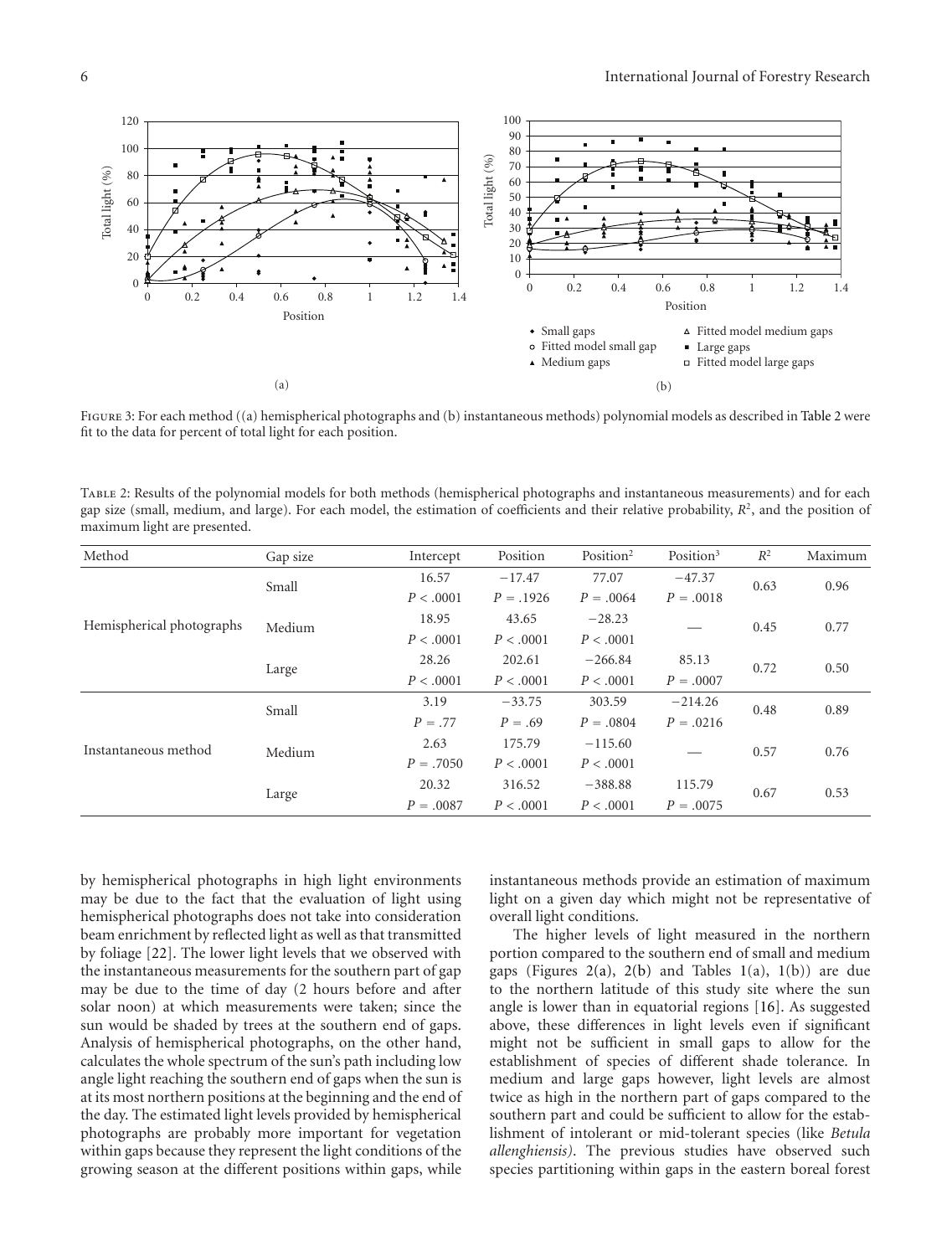[17], the north eastern US [7, 23], and the pacific northwest, while for one study also in the pacific northwest two years after harvesting gap partitioning was still not apparent  $[10]$ .

In small gaps, higher light levels were also measured north of gaps under the canopy compared to in the southern part of the gaps (Figure 2(a), Table  $1(a)$ ) which is consistent with Canham et al. [16] and Ban et al. [19] reasoning. However, in this study, the position with the highest light levels was found close to the northern edge in small gaps (Figures 3(a), 3(b) and Table 2) and not under the canopy north of gaps as proposed by the previous authors. In our study, the height of the canopy base at the northern end of a gap was found to influence the light levels north of gaps under the canopy. Although this may seem intuitive it has not been commonly discussed but it could explain the difference between our study and Canham et al. [16] model as crowns of 70 m high Douglas fir-hemlock forest could have canopy bases that are much higher than the ones in this study (mean of 5 m high for small gaps).

*4.3. Light Distribution in Gaps of Different Sizes.* Many earlier studies [4, 6, 24] have focused on light measurements in gaps of a given size or a small range of sizes and this has led to some of the apparent discrepancy in position of highest light. Researchers working on gaps of comparable size—whether small [4], medium [24], or large [5, 25]—have reported light to be highest at the same positions as the gaps of similar size in this study. However, our approach of measuring light across a gradient of gap sizes shows this shift in the location of the highest light towards the centre as gap size increases (Figures  $3(a)$  and  $3(b)$ ). These results could explain why Gray et al. [4] and Canham et al. [16] found different positions of the highest light levels even if they were in the same study area and used similar methods. Closer inspection of results shows that gap sizes vary between studies (Canham et al. [16] *D/H* ratio of 0.14–0.29; Gray et al. [4] *D/H* ratio of 0.2–1.0) and it can be observed that in gaps with a greater *D/H* ratio the highest light levels were found closer to the center of the gaps.

However, it is worth noting that the interaction between factors such as latitude and gap size should also be investigated to determine how their combined influences affect light distribution in gaps. For example, in a very high latitude study site (61◦48 N) the position with maximum light levels was found to occur north of the gap center even in a very large opening with a *D/H* ratio of 2.5 [3]. Maximum light levels in large sized gaps shift to gap centre as latitude decreases [5]. In small gaps light shifts even more strongly from gap centre to beyond the northern gap edge as latitude increases. Ban et al. [19] suggest that individuals might thus establish in these high light areas north of gaps where the forest is dominated by small openings and thus require multiple gap events to reach the canopy.

Our research clarifies some of the differences between earlier studies by showing that gap sizes (as measured with the *D/H* ratio) affect the light distribution in gaps and under the canopy north of gaps. Therefore when gaps are made for management purposes in temperate regions, the size of the opening (*D/H* ratio) should be considered, as well as the latitude, to accurately assess which species can successfully recruit at different positions in gaps based on light levels and species shade tolerance. The difference in light levels measured north and south of medium gaps could allow the establishment of intolerant (or mid-tolerant) species in the northern portion of gaps and shade tolerant species in the southern portion of gaps. For the most intolerant species, larger gaps should be favoured due to the very high light levels found along most of the north-south gradient while for tolerant species small gaps would be more appropriate. Such reasoning could be used in the perspective of mixedwood management to ensure conditions favourable to different species [26, 27]. However, researchers should also consider the effect of different light levels on factors such as soil moisture levels necessary for seedling germination [10]. This would follow MacDonald and Thompson's [28] recommendation for mixedwood management that different species can be separated into patches where treatments (or microhabitat in this case) are more suited to each species requirements.

# **Acknowledgments**

This project was funded by the National Science and Engineering Research Council. A special thanks to René Dion from the Duschesnay forest for his collaboration in the field work in this project. Thanks to Julie Messier who helped with the field work and also to David Bird, Gerardo Reyes, Alain Leduc, and Stéphane Daigle for their helpful comments on the manuscript as well as the reviewers and the editor.

# **References**

- [1] J. S. Denslow and T. Spies, "Canopy gaps in forest ecosystemsan introduction," *Canadian Journal of Forest Research*, vol. 20, no. 5, p. 619, 1990.
- [2] W. J. Platt and D. R. Strong, "Special feature: gaps in forest ecology," *Ecology*, vol. 70, no. 3, p. 535, 1989.
- [3] M. de Chantal, K. Leinonen, T. Kuuluvainen, and A. Cescatti, "Early response of Pinus sylvestris and Picea abies seedlings to an experimental canopy gap in a boreal spruce forest," *Forest Ecology and Management*, vol. 176, no. 1–3, pp. 321–336, 2003.
- [4] A. N. Gray, T. A. Spies, and M. J. Easter, "Microclimatic and soil moisture responses to gap formation in coastal Douglasfir forests," *Canadian Journal of Forest Research*, vol. 32, no. 2, pp. 332–343, 2002.
- [5] J. P. McGuire, R. J. Mitchell, E. B. Moser, S. D. Pecot, D. H. Gjerstad, and C. W. Hedman, "Gaps in a gappy forest: plant resources, longleaf pine regeneration, and understory response to tree removal in longleaf pine savannas," *Canadian Journal of Forest Research*, vol. 31, no. 5, pp. 765–778, 2001.
- [6] E. Ritter, L. Dalsgaard, and K. S. Einhorn, "Light, temperature and soil moisture regimes following gap formation in a seminatural beech-dominated forest in Denmark," *Forest Ecology and Management*, vol. 206, no. 1–3, pp. 15–23, 2005.
- [7] A. N. Gray and T. A. Spies, "Gap size, within-gap position and canopy structure effects on conifer seedling establishment," *Journal of Ecology*, vol. 84, no. 5, pp. 635–645, 1996.